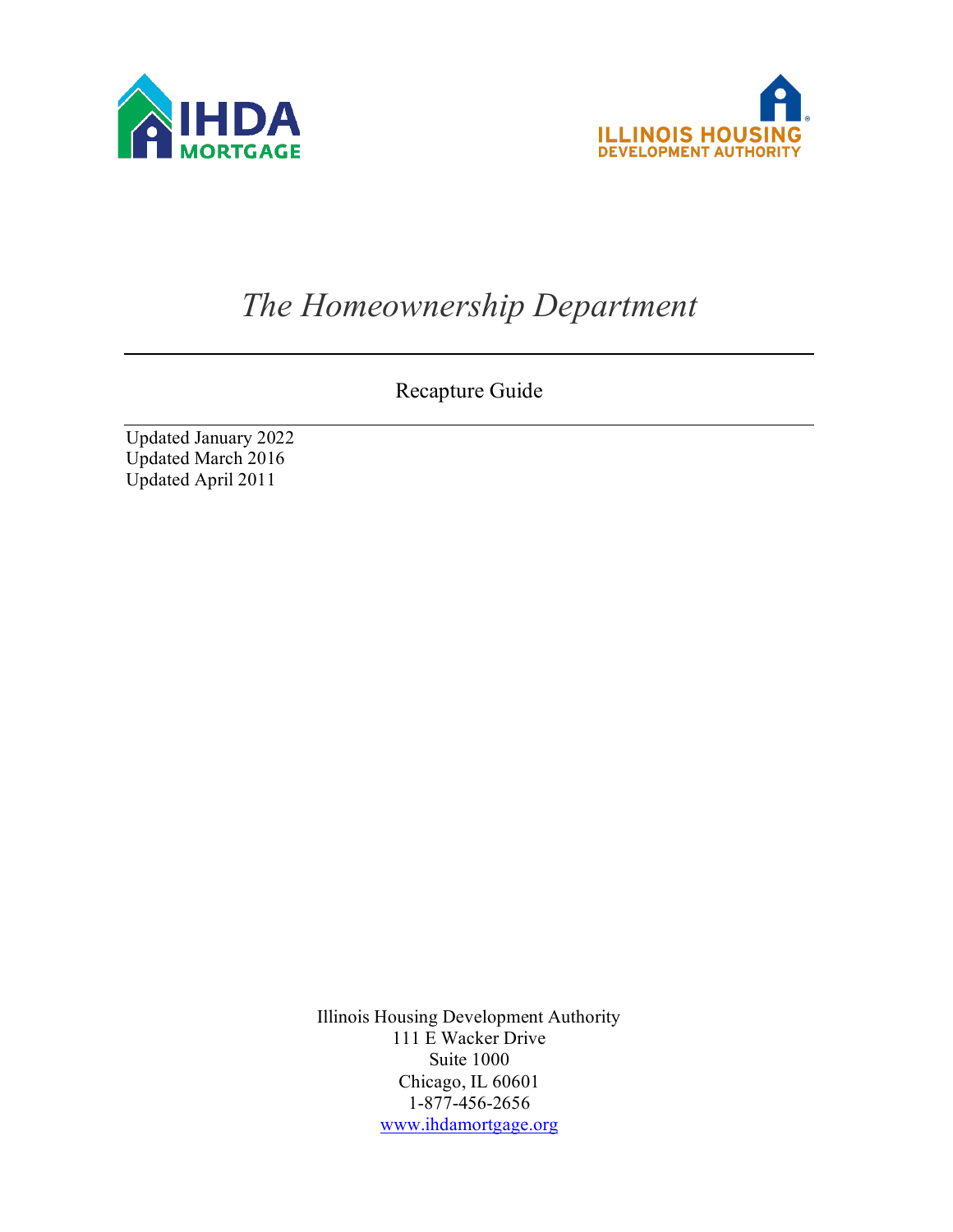# **Introduction:**

IHDA's recapture guide is designed to help you understand the Federal recapture tax that may be associated with IHDA's programs, including any loan funded using proceeds of taxexempt bonds or any loan utilizing the MCC program ("eligible loan").

This guide represents IHDA's current understanding of the recapture provision of the internal revenue code. This guide is not intended to be a complete statement of the recapture provision, and IHDA cannot be certain that it will be consistent with any regulation that may occur under the internal revenue code.

If you want complete details of the recapture provision consult your tax advisor or [www.irs.gov.](http://www.irs.gov/)

## **Recapture Parameters**

IHDA's loan programs may use the proceeds of tax-exempt bonds to provide financing benefits for first-time homebuyers. At time of close you may have signed documents pertaining to MRB Recapture (or MCC Recapture, if applicable). If so, the documents will give further detail to your loan's specific situation.

If the home, indicated as an "eligible loan" above, is sold or otherwise disposed of within *nine (9) years of purchase*, this benefit may be "recaptured" in the form of a recapture tax.

The recapture tax is part of the Federal tax code. It is collected by the Internal Revenue Service and not paid to IHDA. The recapture tax is due for the year in which the home is sold.

### **The recapture tax is only assessed if the following three scenarios occur:**

- 1. The buyer(s) must sell within the first nine years of ownership.
- 2. The buyer(s) must make a capital gain on the sale.
- 3. The buyer(s) income must be over the recapture income limit for the year in which they sold the property.

Please note that **all three scenarios must occur** at the time of sale in order for recapture to be assessed.

*[Examples Below]*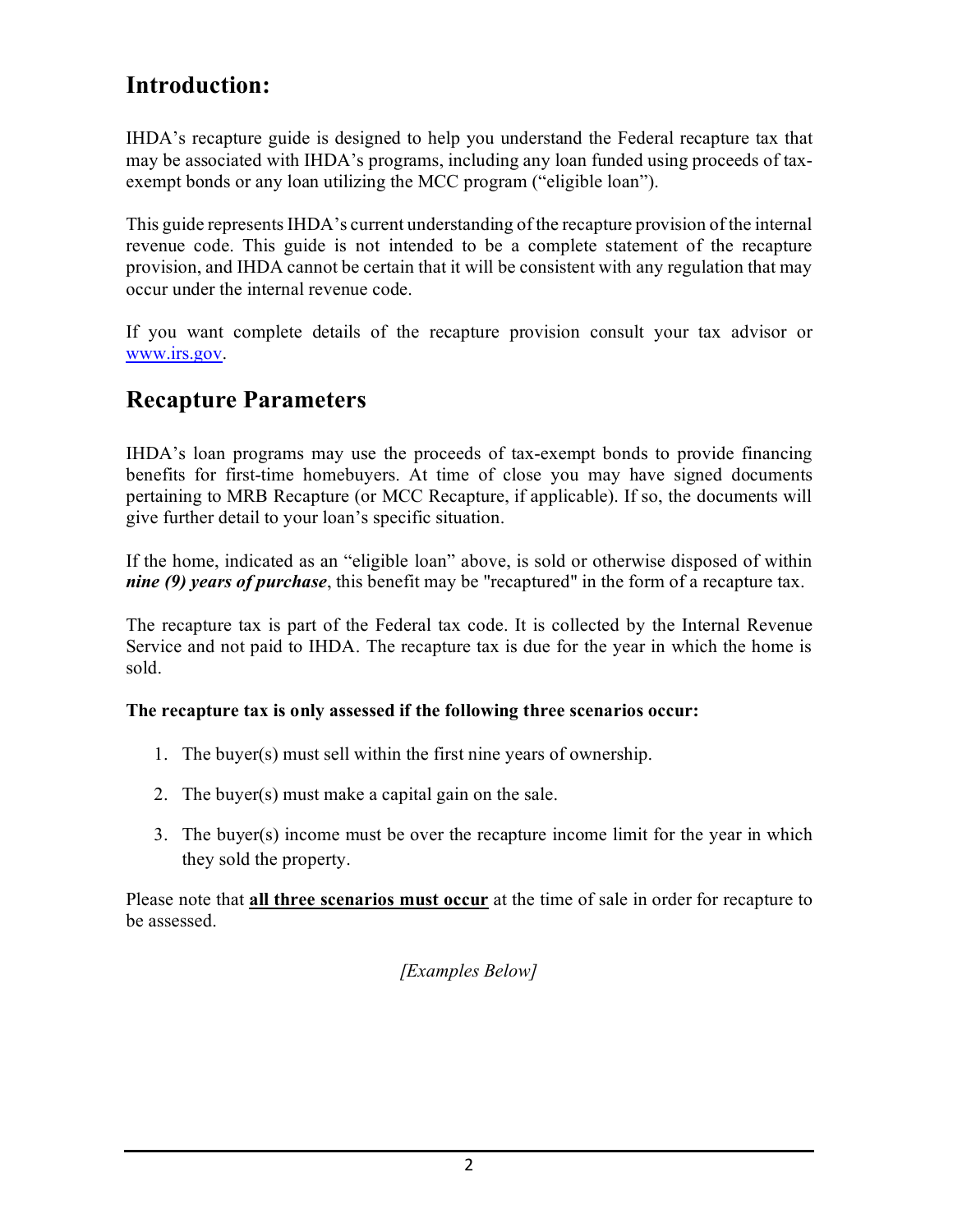### **Recapture example:**

#### **John and Jane Doe purchase a home on April 12, 2011, in Champaign County Illinois**

- Purchase Price is \$100,000
- Household income is \$50,000 (average income for an IHDA first time homebuyer)

#### **In June of 2015 they sell the home**

- Sales Price is \$110,000
- They now make \$75,000

#### **Are they subject to recapture?**

- Did they sell within the first nine years of ownership? **Yes. They have met condition one**
- Did they make a capital gain? **Yes. They met condition two. However, if there was no capital gain, then recapture is not owed**

**NON-TARGETED** Effective June 24, 2010

• Are they over the recapture income limits for the year they sold the home? **Let's see.** 

|                             |                  | <b>APPLICANT'S INCOME</b>              |              |              |              |              |              |              |                           |                          |
|-----------------------------|------------------|----------------------------------------|--------------|--------------|--------------|--------------|--------------|--------------|---------------------------|--------------------------|
|                             |                  |                                        |              |              |              |              |              |              |                           |                          |
|                             |                  | <b>MAXIMUM HOUSEHOLD INCOME LIMITS</b> |              |              |              |              |              |              |                           |                          |
| COUNTY IN WHICH THE         |                  | <b>YEAR</b>                            | <b>YEAR</b>  | <b>YEAR</b>  | <b>YEAR</b>  | <b>YEAR</b>  | <b>YEAR</b>  | <b>YEAR</b>  | <b>YEAR</b>               | <b>YEAR</b>              |
| <b>RESIDENCE IS LOCATED</b> |                  |                                        | 2            | з            | 4            | 5            | 6            | 7            | 8                         | 9                        |
| Cook, DuPage, Kane, Lake,   |                  |                                        |              |              |              |              |              |              |                           |                          |
| McHenry, Will               | OR2              | \$75,100.00                            | \$78,855.00  | \$82,797.75  | \$86,937.64  | \$91,284.52  | \$95,848.75  | \$100,641.18 | \$105,673.24 \$110,956.90 |                          |
|                             | <b>SOR MORE</b>  | \$86,365.00                            | \$90,683.25  | \$95,217.41  | \$99,978.28  | \$104,977.20 | \$110,226.06 | \$115,737.36 | \$121.524.23              | \$127,600.44             |
| Dekalb                      | OR <sub>2</sub>  | \$74,200.00                            | \$77,910.00  | \$81,805.50  | \$85,895.78  | \$90,190.56  | \$94,700.09  | \$99,435.10  | \$104,406.85              | \$109,627.19             |
|                             | 3 OR MORE        | \$85,330.00                            | \$89,596.50  | \$94,076.33  | \$98,780.14  | \$103,719.15 | \$108,905.11 | \$114,350.36 | \$120,067.88              | \$126,071.27             |
|                             |                  |                                        |              |              |              |              |              |              |                           |                          |
| Grundy                      | OR <sub>2</sub>  | \$76,300.00                            | \$80,115.00  | \$84,120.75  | \$88,326.79  | \$92,743.13  | \$97,380.28  | \$102,249.30 | \$107,361.76              | \$112,729.85             |
|                             | 3 OR MORE        | \$87,745.00                            | \$92,132.25  | \$96,738.86  | \$101,575.81 | \$106,654.60 | \$111,987.33 | \$117,586.69 | \$123,466.03              | \$129,639.33             |
| Kendall                     | OR <sub>2</sub>  | \$87,700.00                            | \$92,085.00  | \$96,689.25  | \$101,523.71 | \$106,599.90 | \$111,929.89 | \$117,526.39 | \$123,402.71              | \$129,572.84             |
|                             | <b>3 OR MORE</b> | \$100,855.00                           | \$105,897.75 | \$111,192.64 | \$116,752.27 | \$122,589.88 | \$128,719.38 | \$135,155,35 | \$141,913,11              | \$149,008.77             |
| McLean                      | OR <sub>2</sub>  | \$76,600.00                            | \$80,430.00  | \$84,451.50  | \$88,674.08  | \$93.107.78  | \$97.763.17  | \$102,651.33 | \$107.783.89              | \$113,173.09             |
|                             | 3 OR MORE        | \$88,090.00                            | \$92,494.50  | \$97,119.23  | \$101,975.19 | \$107.073.95 | \$112,427.64 | \$118,049.02 | \$123,951.48              | \$130,149.05             |
| St. Clair, Clinton, Jersey, |                  |                                        |              |              |              |              |              |              |                           |                          |
| Madison, Monroe, Bond       | OR <sub>2</sub>  | \$69,600.00                            | \$73,080.00  | \$76,734.00  | \$80,570.70  | \$84,599.24  | \$88,829.20  | \$93,270.66  |                           | \$97,934.19 \$102,830.90 |
|                             | 3 OR MORE        | \$80,040.00                            | \$84,042.00  | \$88,244.10  | \$92,656.31  | \$97,289.12  | \$102,153,58 | \$107,261.26 | \$112,624.32              | \$118,255.53             |
| Boone, Winnebago            | OR <sub>2</sub>  | \$69,300.00                            | \$72,765.00  | \$76,403.25  | \$80,223.41  | \$84,234.58  | \$88,446.31  | \$92,868.63  | \$97,512.06               | \$102,387.66             |
|                             | <b>SOR MORE</b>  | \$80,040.00                            | \$84,042.00  | \$88,244.10  | \$92,656.31  | \$97,289.12  | \$102,153,58 | \$107.261.26 | \$112,624.32              | \$118,255.53             |
|                             |                  |                                        |              |              |              |              |              |              |                           |                          |
| <b>All Other Counties</b>   | OR <sub>2</sub>  | \$69,600.00                            | \$73,080.00  | \$76,734.00  | \$80,570.70  | \$84,599.24  | \$88,829.20  | \$93,270.66  |                           | \$97,934.19 \$102,830.90 |
|                             | 3 OR MORE        | \$80,040.00                            | \$84,042.00  | \$88,244.10  | \$92,656.31  | \$97,289.12  | \$102,153.58 | \$107,261.26 | \$112,624.32              | \$118,255.53             |

**IHDA RECAPTURE WORKSHEET #1 INCOME LIMITS\*** 

\*If household income is less than that shown in corresponding cell, NO recapture tax is due.

#### **Every year IHDA publishes recapture worksheets online to notify buyers of the recapture income limits. The above worksheet applied when John and Mary closed in April 2011. \* Champaign County limits fall under "All Other Counties" category.**

*\*The worksheets found on IHDA's website are applicable to those who are currently purchasing a home. For those who closed prior to the effective date found on the online recapture worksheets, a personalized recapture worksheet was included in your closing documentation package. Those limits provided should be used. If a duplicate copy of the recapture notice is needed, please email us at [Mortgage@ihda.org](mailto:Mortgage@ihda.org) or call (877) 456-2656 and ask to speak to someone in the homeownership department regarding your recapture notice.*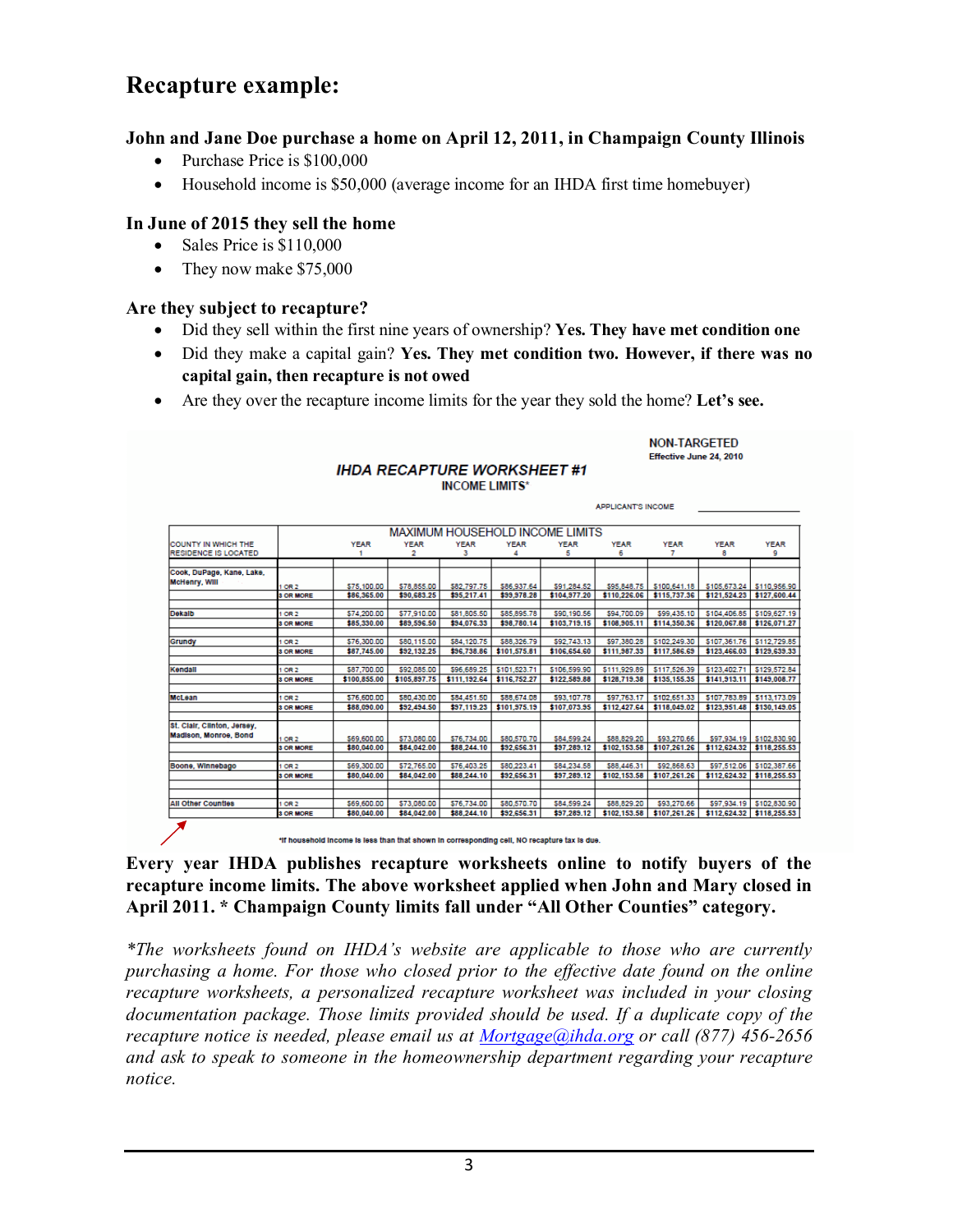### **Recapture Income Limits All Other Counties**

| <b>Household size</b> | $1-2$     | 3 or More              |
|-----------------------|-----------|------------------------|
| Yr.1                  | \$69,600  | \$80,040               |
| Yr.2                  | \$73,080  | \$84,042               |
| Yr.3                  | \$76,734  | \$88,244               |
| Yr.4                  | \$80,570  | \$92,656               |
| Yr.5                  | \$84,599  | $$97,289$ $\leftarrow$ |
| Yr.6                  | \$88,829  | \$102,153              |
| Yr.7                  | \$93,270  | \$107,261              |
| Yr.8                  | \$97,934  | \$112,624              |
| Yr.9                  | \$102,830 | \$118,255              |

**John and Mary's sale in June 2015 puts them in the fifth year of ownership. Even though their income has increased \$25,000 from the time of purchase they are still below the recapture income trigger of \$84,599.**

**If they had children during this period, then their income trigger would be the three or more limit of \$97,289.**

*The above example shows why most people will never pay recapture; the recapture income limit is not exceeded when they sell.*

### **What happens if someone is subject to recapture?**

Buyers who utilize an "eligible loan" product and meet all three recapture scenarios when they sell should go to [www.irs.gov](http://www.irs.gov/) and locate IRS form 8828. There are several things to note about paying recapture:

- The recapture tax is paid with the individual tax return for the year in which the property was sold. For example, if your home sold in 2011 and you were subject to the recapture tax, it is paid in 2012 when you completed your 2011 tax returns.
- The recapture tax cannot exceed one half of the capital gain.
- If the borrower income exceeds the recapture income limit but by less than \$5,000, only a percentage of the recapture tax is paid.
- IHDA's recapture reimbursement policy.

### **IHDA's recapture reimbursement policy**

IHDA believes that very few, if any, individuals will ever become subject to this tax. To encourage homeowners to finance their residences under the IHDA Program, IHDA agrees to reimburse homebuyers if they can provide IRS transcripts showing that the recapture tax was paid. The reimbursement policy is effective for any loan reserved through IHDA after June 15, 2005.

**Note** - The reimbursement policy does not apply to Mortgage Credit Certificate (MCC) programs.